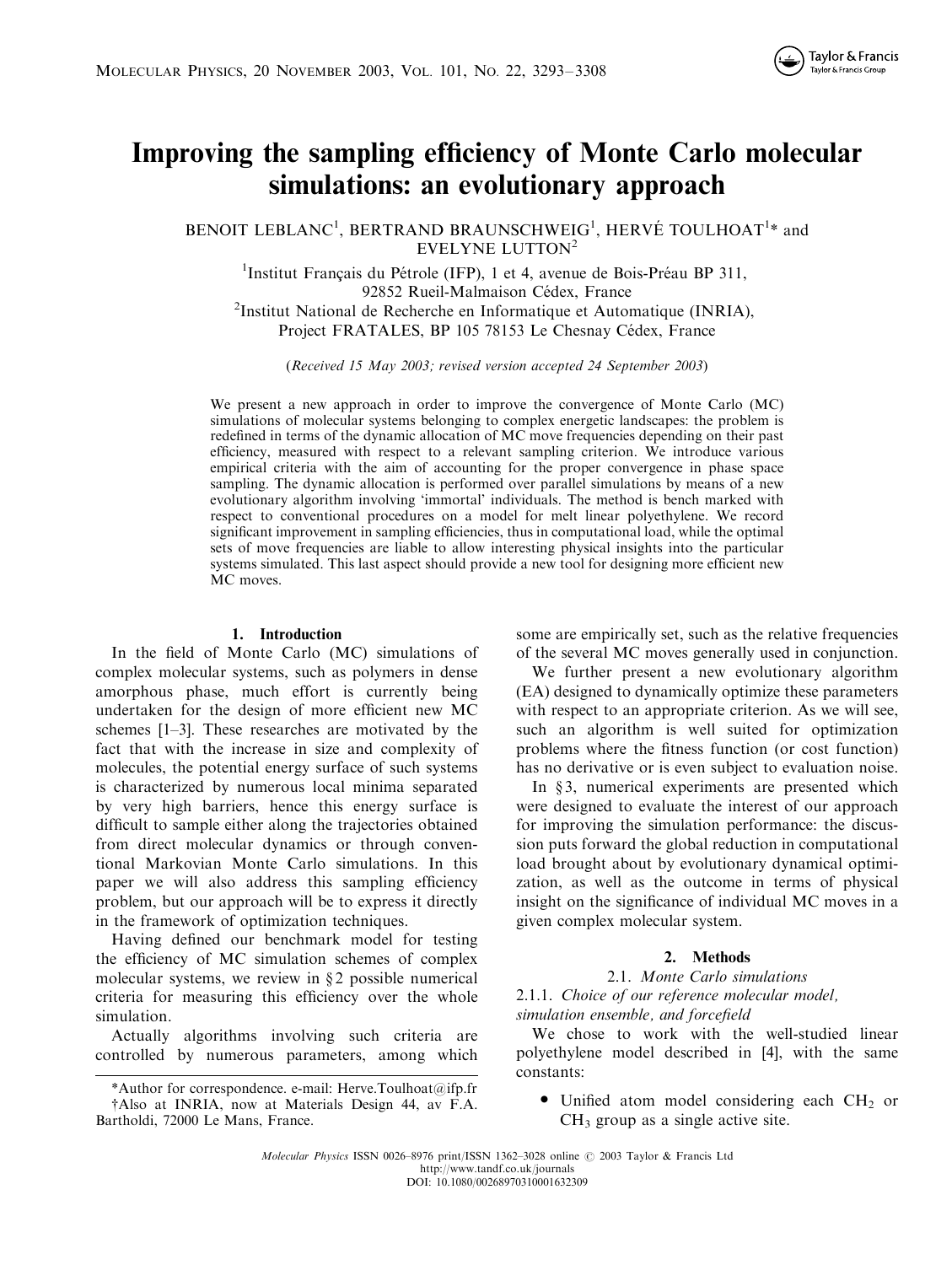- Fixed monomer-to-monomer link length of 1.54 Å, corresponding to C–C bond length.
- Lennard-Jones pair interaction potential. The characteristic radius is  $\sigma_{LJ} = 3.94$  Å, and the potential well depth  $\epsilon_{\text{LJ}} = 0.098$  kcal mol<sup>-1</sup>. For two sites  $i, j$  where the distance between them is  $r_{ii}$ , we have then:

$$
\vartheta_{\text{LJ}}(r_{ij}) = 4\epsilon_{\text{LJ}} \times \left[ \left( \frac{\sigma_{\text{LJ}}}{r_{ij}} \right)^{12} - \left( \frac{\sigma_{\text{LJ}}}{r_{ij}} \right)^{6} \right]. \tag{1}
$$

In practice, in order to compute the total interaction potential at a particular site, we only consider neighbouring sites that are located within a cutoff radius  $\sigma_{\text{cut}}$  (here  $\sigma_{\text{cut}} = 8.67$  Å). A term taking into account long-range interactions, depending on the density and on this radius, is finally added (see [5] pages 31–35).

• Van der Ploeg and Berendsen bending potential, function of a bond angle  $\theta$  (given by three following monomers of the same chain) allowed to fluctuate around the mean value  $\theta_0 = 112^\circ$ . Given  $k_{\theta} = 57950 \,\mathrm{K} \,\mathrm{rad}^{-1}$ :

$$
\frac{\partial_{\text{VPB}}(\theta)}{k_{\text{B}}} = \frac{1}{2}k_{\theta}(\theta - \theta_0)^2.
$$
 (2)

 Ryckaert and Bellman torsional potential, function of dihedral angle  $\phi$  (given by four following monomers of the same chain). Given  $c_0 = 1116$  K,  $c_1 = 1462$  K,  $c_2 = -1578$ ,  $c_3 =$  $-368$  K,  $c_4 = 3156$  K,  $c_5 = -3788$  K:

$$
\frac{\partial_{\text{tor}}}{k_{\text{B}}} = \sum_{k=0}^{5} c_k \cos^k(\phi). \tag{3}
$$

 Cubic simulation model box with periodic boundary conditions.

Simulations are performed in the following nNPT ensemble:

- $n = 640$  monomers.
- $N = 20$  or  $N = 10$  chains, resulting in chains of 32 or 64 monomers.
- Pressure  $P = 1$  atm.
- Temperature  $T = 450$  K.

## 2.1.2. Choice of a set of Monte Carlo moves

We consider Monte Carlo moves commonly used in molecular simulations and which are all applicable in the nNPT ensemble. First of all, we draw attention to the fact that all MC moves do not require the same computation time because the number of displaced monomers varies from one to another. As the evaluation of the Lennard-Jones potential within the sphere of cutoff radius requires more computation time, we can reasonably assume that the total computation time of any move is proportional to the number of displaced monomers. We will further name this number *degree*, or deg.

- (1) Translation,  $deg = n/N$  (figure 1, upper left): the whole molecule is translated along a random vector. The translation distance is randomly chosen in the interval  $[0, d_{\text{max}}]$ . The parameter  $d_{\text{max}}$  is sometimes dynamically adjusted in order to reach a prescribed acceptance rate. This translation move can generate expensive calculations of the Lennard-Jones potential if there are too many interaction sites and is therefore costly for long chains.
- (2) Rotation,  $deg = 1$  (figure 1, upper right): a terminal monomer is rotated within a sphere centred on its preceding site; energy variation must be calculated for the three potentials; this simple move implies only one monomer.
- (3) Reptation,  $deg = 1$  (figure 1, middle left): a terminal monomer is removed, added at the other end of the chain, and rotated. The computation requirements are the same as for rotation.



Figure 1. MC moves considered in this work.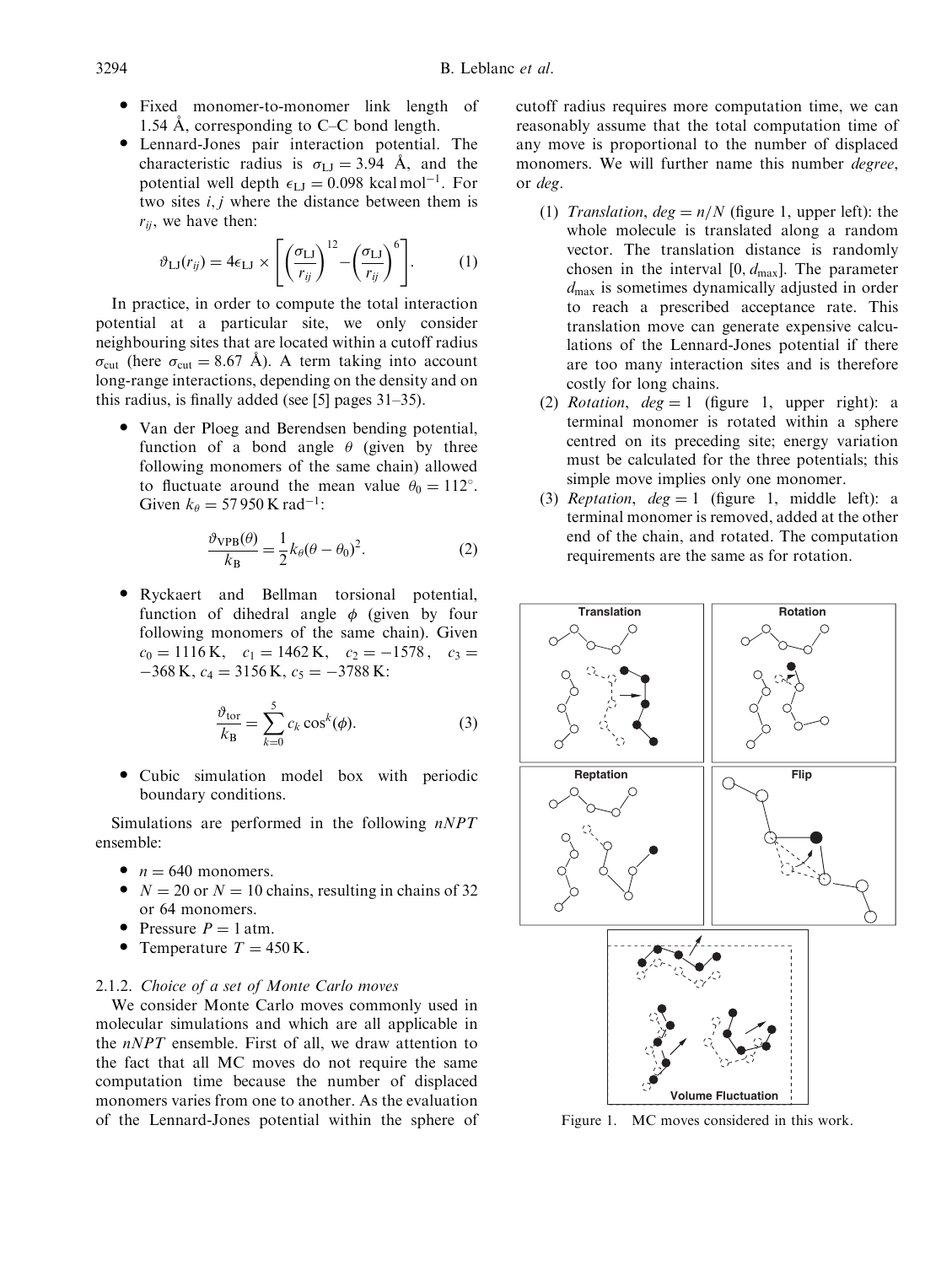- (4) Flip,  $deg = 1$  (figure 1, middle right): a monomer inside a chain is rotated along the axis of its two neighbouring sites. The site is moved, two bond angles change, four torsion angles change. The rotation angle is randomly chosen in the interval [0,  $\phi_{\text{max}}$ ]. The parameter  $\phi_{\text{max}}$  is sometimes dynamically adjusted in order to reach a prescribed acceptance rate.
- (5) Volume Fluctuation, VF,  $deg = n$  (figure 1, bottom): under constant pressure conditions, this Monte Carlo move is required in order to let the system's density fluctuate around the corresponding mean density. The simulation box volume is increased or reduced with the following rule:

$$
\ln(V_n) = \ln(V_o) + \Delta \ln V,\tag{4}
$$

where  $\Delta \ln V$  is randomly drawn in the interval  $[-\Delta_{\text{max}}, \Delta_{\text{max}}]$ . The acceptance rule in this case is:

$$
acc((r_o^N, V_o), (r_n^N, V_n))
$$
  
= min  $\left\{1, exp(-\beta \times [U(r_n^N, V_n) - U(r_o^N, V_o) + P(V_n - V_o) + (N+1)\beta^{-1}ln(V_n/V_o))\right\}\right\}$  (5)

where  $\beta$  stands for  $1/(k_B T)$ . Owing to the constant bond length between monomers when the volume changes, the chains are displaced according to their centre of mass. All pair interaction energies of the system have to be recomputed for each move.

## 2.1.3. Criteria for sampling efficiency in Monte Carlo simulations of complex molecular systems

The sampling efficiency problem in Monte Carlo simulations can be viewed as the statistical error due to lack of uncorrelated samples. Indeed if  $\langle A \rangle$  is the quantity of interest, it is usually estimated with:

$$
\langle A_{\rm run} \rangle = \frac{1}{n_s} \sum_{i=0}^{n_s - 1} A_i,\tag{6}
$$

where  $n_s$  denotes the number of samples of the observable A taken during the simulation. In the ideal case where  $(A_i)$  are completely uncorrelated, we get:

$$
\sigma^2(\langle A_{\rm run} \rangle) = \frac{\sigma^2(A)}{n_e}.
$$
 (7)

If the configurations on which the  $(A_i)$  are measured are partly correlated, the variance will be higher. The question of measuring this decrease in correlation will be our concern in this section.

2.1.3.1. Analytical criterion. In the field of Markov chain Monte Carlo methods (see [6]), this issue has been identified as estimating the *mixing time*  $\tau(\delta)$ , that is the number of steps before the Markov chain is 'close' enough to the stationary distribution  $\pi$ . It can be formalized for the case of a discrete state space *O* as:

$$
\tau(\delta) = \max\{x \in \Omega : \tau_x(\delta)\} \quad \text{with}
$$
  

$$
\tau_x(\delta) = \min\{t : \delta_x(t') \le \delta, \forall t' \ge t\}
$$
 (8)

where:

$$
\delta_x(t) = \frac{1}{2} \sum_{y \in \Omega} |P'(x, y) - \pi(y)|.
$$
 (9)

In this case  $\delta_x(t)$  is a distance between the  $P^t(x,.)$ distribution (distribution of the conditional law  $Pr(X_t|X_0 = x)$  and the  $\pi$  distribution. From this definition and sufficient information about the Markov chain structure, it is sometimes possible to get an upper bound for this mixing time. Such a bound could be used in a sampling algorithm to get the number of steps between two uncorrelated states (or configurations). But to our knowledge, in the case of a complex Markov chain Monte Carlo sampling algorithm such as molecular Monte Carlo simulation, this kind of calculation has not yet been performed.

2.1.3.2. Chain end-to-end vector autocorrelation. In the literature of molecular simulation of chain molecules, when the discussion comes to the efficiency of the simulation, we often find references to the chain end-toend vector autocorrelation. Actually, we consider for each of the N chains the vector joining each end of the chain. Then these vectors are normalized, and often called 'chain orientation vectors'. In the case of dense amorphous polymers, where chains are tightly entangled, orientation vectors will vary slowly. Therefore it is reasonable to think that if, after a sufficient number of simulation steps, orientation vectors become uncorrelated with regard to their initial orientations, the global system configuration will be uncorrelated with regard to the initial configuration.

For each sampled configuration of the system at simulation step  $t$ , we can compute the collection  ${v_t(i)}_{i=0,\ldots,N}$  of chain orientation vectors. After  $n_s$ sampling steps, we obtain  $(n_s + 1)$  sampled configurations including the initial one, and it is possible to compute the three following quantities:

• *Instant autocorrelation*: this can be computed at any time, as it depends only on the initial and on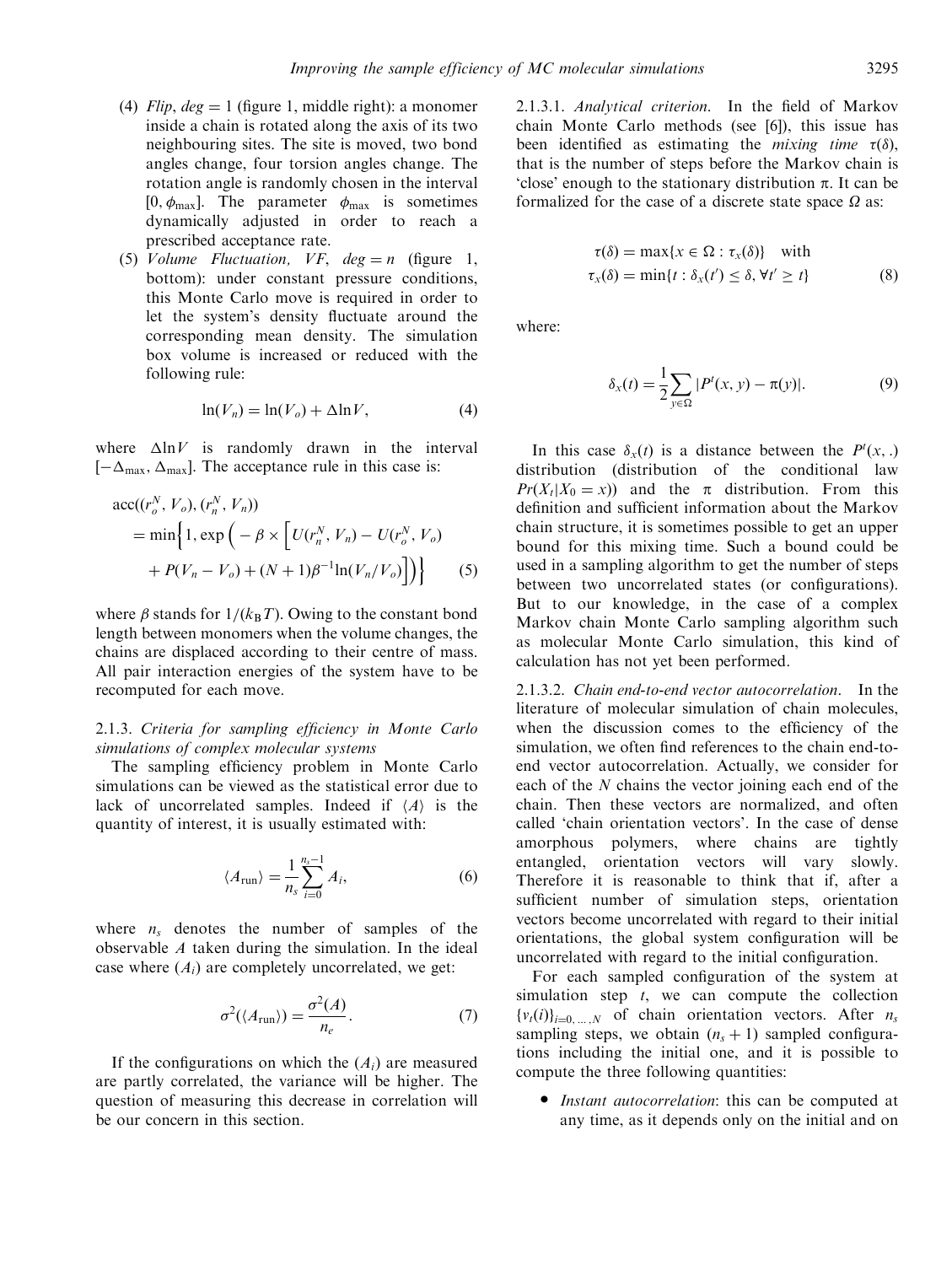the current configuration:

$$
C_{\nu}^{i}(n_{s}) = \frac{1}{N} \sum_{i=0}^{N} v_{n_{s}}(i) \cdot v_{0}(i). \qquad (10)
$$

• *Mean autocorrelation*: the true autocorrelation estimator. It corresponds to the average of autocorrelation of samples separated by  $n_s/2$ sampling steps:

$$
C_{\nu}^{m}(n_{s}) = \frac{2}{n_{s}} \sum_{t=[(n_{s}/2)+1]}^{n_{s}} \sum_{i=1}^{N} v_{t}(i) \cdot v_{t-(1/n_{s})}(i). \tag{11}
$$

 Cumulated autocorrelation: defined as the average at every sampling step of the instant autocorrelation:

$$
C_{\nu}^{c}(n_{s}) = \frac{1}{n_{s}} \sum_{t=1}^{n_{s}} C_{\nu}^{i}(t). \qquad (12)
$$

Whatever the definition, autocorrelation will decrease toward 0 as the simulation goes on. But it is also clear that if the instant autocorrelation will decrease faster, it will be more oscillating because it includes less information. The definition of the cumulated autocorrelation is motivated by its iterative computation, and the need to keep only the initial orientation vectors. In comparison to the mean autocorrelation it requires less memory and less computation:

$$
C_{\nu}^{c}(n_{s}+1) = \frac{nC_{\nu}^{c}(n_{s}) + C_{\nu}^{i}(n_{s}+1)}{n_{s}+1}.
$$
 (13)

The question now is what is the best definition of the autocorrelation to consider in order to define an

efficiency criterion? Let us assume that we want to maximize this kind of criterion:

$$
c(t) = 1 - C(t),
$$

where  $C(t)$  is one of the three previous definitions. Given the stochastic nature of the Monte Carlo algorithm, the outcome of this criterion measure for the same system simulated under the same conditions during the same time will be a random variable. Then it seems desirable to choose the autocorrelation definition that will lead to the smallest standard-deviation/average ratio.

For this purpose we present a simulation of polyethylene under the nNPT ensemble, under the conditions that are described in  $\S 3$ . In this case 32 systems, each with a different equilibrated initial configuration, are simulated independently. Criteria are measured on increasing periods of simulation (counted in explicit seconds of simulation),  $(\tau_i = i \times 200 \text{ s},$  $i \in \{1, \ldots, 10\}$ . The measures are repeated twice for each  $\tau_i$ , giving 64 measures for each.

Figure 2 shows the graph for each criterion  $(c_v^i)$ denoted ci,  $c_v^c$  denoted cc and  $c_v^m$  denoted cm), and also the standard deviation/average ratio. As expected the  $c_v^i$  grows faster than the others. We notice that if the standard deviation/average ratio decreases initially while  $\tau_i$  increases, it stabilizes around 1/3 for each criterion. The first conclusion is that the remaining variance comes from the stochastic nature of the simulation (and not from an insufficiently long  $\tau_i$ ), and the second is that among our three criteria none can be considered 'the best' with respect to this ratio.

Finally if we consider the problem of memory complexity,  $c_v^i$  and  $c_v^c$  are the most interesting. Furthermore, just for visual comfort (see figure 3), we may prefer  $c_v^c$ , as it is smoother than  $c_v^i$  allowing easier visual comparisons.



Figure 2. Left: average of measures of orientation vector autocorrelation criteria ( $c_v^i$  denoted ci,  $c_v^c$  denoted cc and  $c_v^m$  denoted cm) as a function of simulation time. Right: standard deviation/average ratio.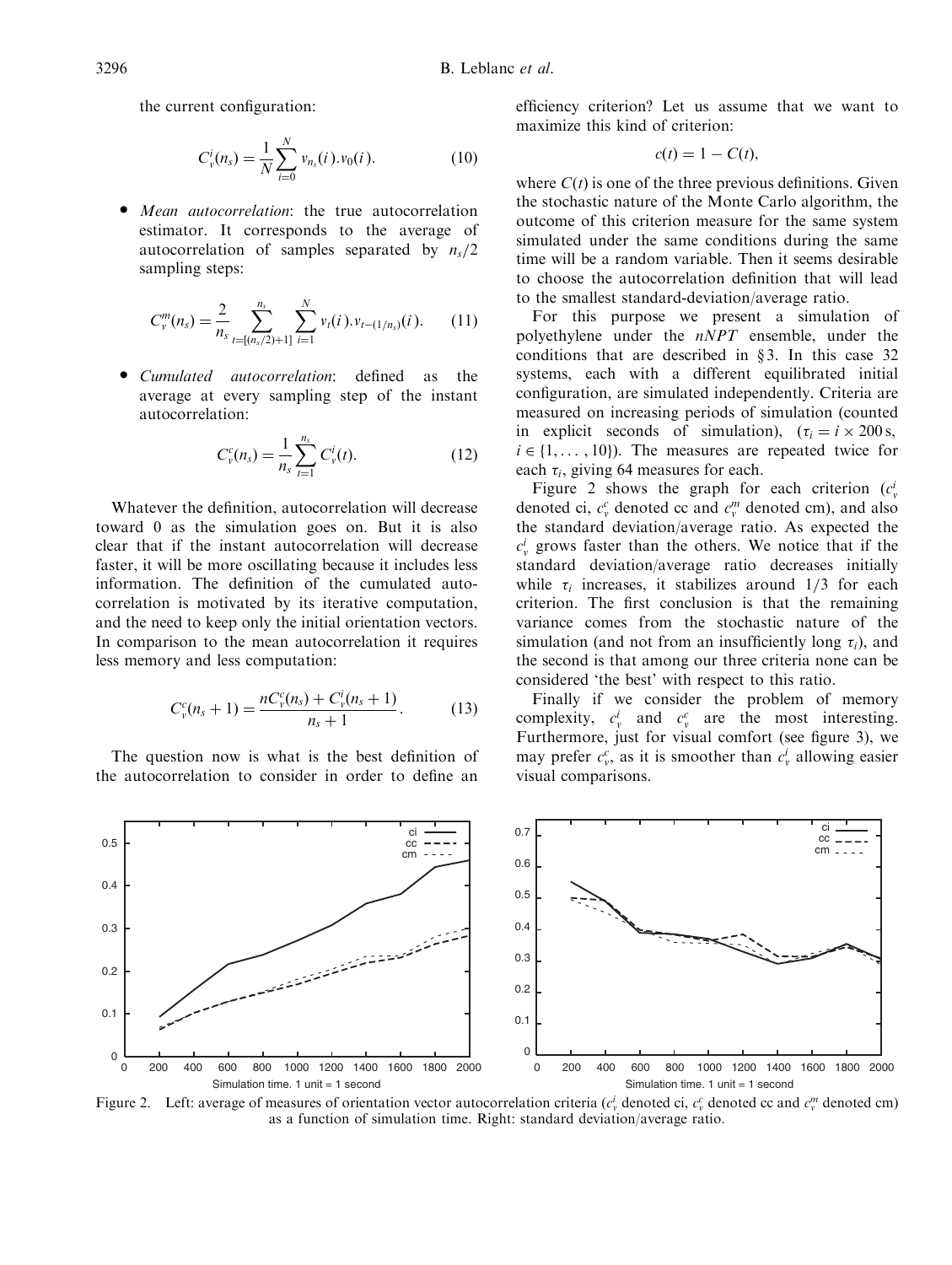

Figure 3. Comparison between instant autocorrelation and cumulated autocorrelation for the same simulation  $(C_v^i)$  denoted Ci,  $C_v^c$  denoted Cc).

2.1.3.3. Displacement of molecules. Another quantity generally used when monitoring efficiency of molecular simulation is the displacement of molecules with respect to their initial positions. In the case of large molecules such as polymers, the positions of the centres of mass of chains are generally tracked. Considering that in dense states, chains are tightly entangled, their centres of mass have a slow motion with regard to their own size, and therefore a significant displacement is a good guarantee that configurations are sufficiently uncorrelated.

We propose the two following criteria based on centre of mass chain displacement:

• The chain's centre of mass mean square displacement:

$$
d^{2}(t) = \frac{1}{N} \sum_{i=1}^{N} (rc_{t}(i) - rc_{0}(i))^{2},
$$
\n(14)

with  $rc<sub>t</sub>($ ) denoting the coordinates of the centre of mass of a chain at simulation time t.

 The chain's centre of mass cumulated mean square displacement:

$$
d_c^2(n_s) = \frac{1}{n_s} \sum_{t=1}^{n_s} d^2(t).
$$
 (15)

A 'cumulated displacement' has no relevance with regard to the physical properties of the system, but once

again it allows us to take all the information along the trajectory of the system into account, in a simple manner.

As these properties are increasing along the simulation, they can be used directly as criteria for a maximization. During the simulation presented in  $\S 3$ , we also measured these criteria, displayed in figure 4. The standard deviation/average ratio here is in favour of the cumulated criterion, but once again it appears that it decreases and then stabilizes when the simulation time increases.

2.1.3.4. Lacunarity. With the previous criteria we have seen how to use the geometry of chains in order to measure the mixing speed of the simulated system. But one may object that, if that kind of measure is perfectly suited to molecular dynamics, it should be less suited to some Monte Carlo schemes. For example, in the case of the displacement of molecules, care should be taken on how particle coordinates are updated in order not to create too 'artificial' displacements, particularly in handling the periodic boundary conditions of the simulation box. These reasons motivated us to find a criterion that may be applied without the need for the labelling of molecules, or other kinds of arbitrary information. Therefore we choose to look at the 'local variations' of density of the system: for most systems, molecules are not uniformly distributed in the simulation box. Holes and bulks are generally observed, resulting in local variations of density in subparts of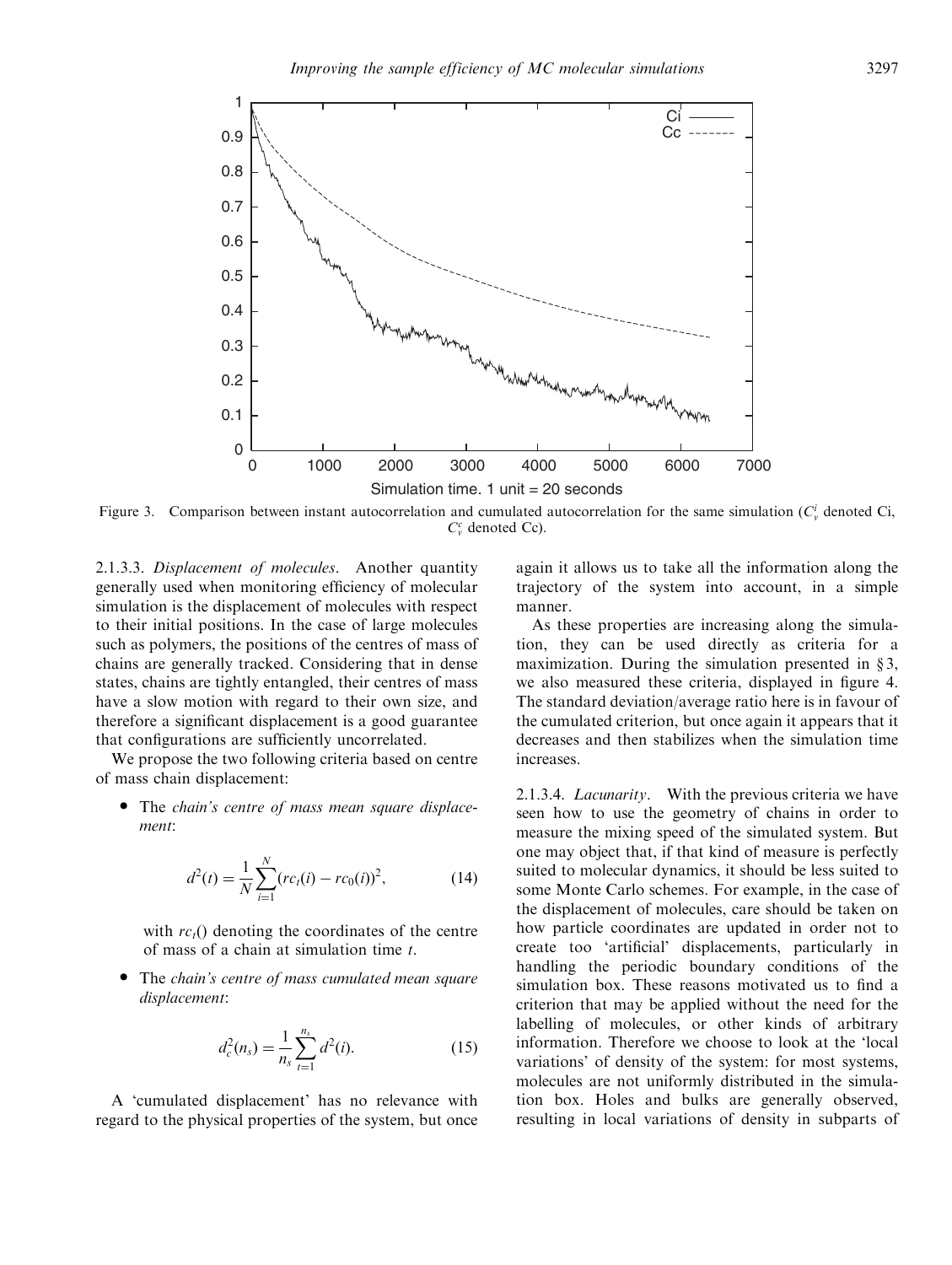

Figure 4. Left: average of criteria  $d^2$  (denoted D) and  $d_c^2$  (denoted Dc), measured in reduced units (1 unit =  $\sigma_{LJ}^2$ ) against simulation time. Right: standard deviation/average ratio.

the simulation box. These variations will help us in defining a new criterion.

Fractal geometry offers a tool named lacunarity [7, 8], often used in image analysis, to measure the mass dispersion of an object (with respect to homogeneity). If we consider an object of mass  $M$ , volume  $V$  and a subpart of volume v (for example a cube of side  $\epsilon$ ), we want to compare the observed mass  $m<sub>o</sub>$  of this subpart to the expected mass  $m_e$  defined as  $(v/V \times M)$ . Lacunarity measures the variations of  $m<sub>o</sub>$  with respect to  $m_e$ :

$$
L = \left\langle \left(\frac{m_e}{m_o} - 1\right)^2 \right\rangle. \tag{16}
$$

We can directly adapt this measure to the spatial distribution of monomers, using a subdivision of the cubic simulation box in  $R<sup>3</sup>$  subcubes (R is a scale parameter). Then we look at the number of monomers per subcube (if the mass of each monomer is the same) and name them  $m_R(i), i \in \{1, \dots R^3\}$ . The expected number is  $m_e(R) = n/R^3$  if *n* denotes the number of monomers of the system, so that one gets:

$$
L(R) = \frac{1}{R^3} \sum_{i=1}^{R^3} \left( \frac{m_R(i)}{m_e(R)} - 1 \right)^2.
$$
 (17)

 $L(R)$  gives the lacunarity of a configuration of the system, given the scale parameter R.

During the simulation of the system at equilibrium, it is possible to compute the lacunarity at different scales of the sampled configurations, and then estimate the equilibrium lacunarity. Furthermore, we can cumulate monomer spatial distributions of each configuration, and then observe the evolution of lacunarity as configurations are added. If we assume that an efficiently simulated system should rapidly move holes and bulks, it should result in a rapidly decreasing lacunarity of these cumulated distributions as shown in figure 5.

For a given scale  $R$ , we propose the following efficiency criterion:

$$
c_L^R(n_s) = \max\left(0, \frac{\hat{L}(R)}{L_c(R, n_s)} - 1\right),\tag{18}
$$

with  $L_c(R, n_s)$  denoting the lacunarity of the  $n_s$  cumulated distributions of monomers and  $\hat{L}(R)$  denoting the average of lacunarity measures of each distribution (generally higher than  $L_c(R, n_s)$ ):

$$
\hat{L}(R) = \frac{1}{n_s} \sum_{i=1}^{n_s} L(R, i). \tag{19}
$$

# 2.2. Dynamic allocation of Monte Carlo move frequencies through evolutionary algorithms

## 2.2.1. Evolutionary algorithms

Evolutionary algorithms (EAs) are population-based stochastic optimizers [9], inspired by the Darwinian principles of evolution of species. They can be briefly described as follows: given a search space, the goal is to find one (or more) point of this space that optimizes a criterion:

- (1) Generate a set of points (called individuals) of the search space: a population.
- (2) Compute the criterion (positive real-valued function) for each individual: their *fitness* score.
- (3) Select individuals from the population, with random trial biased according to their fitness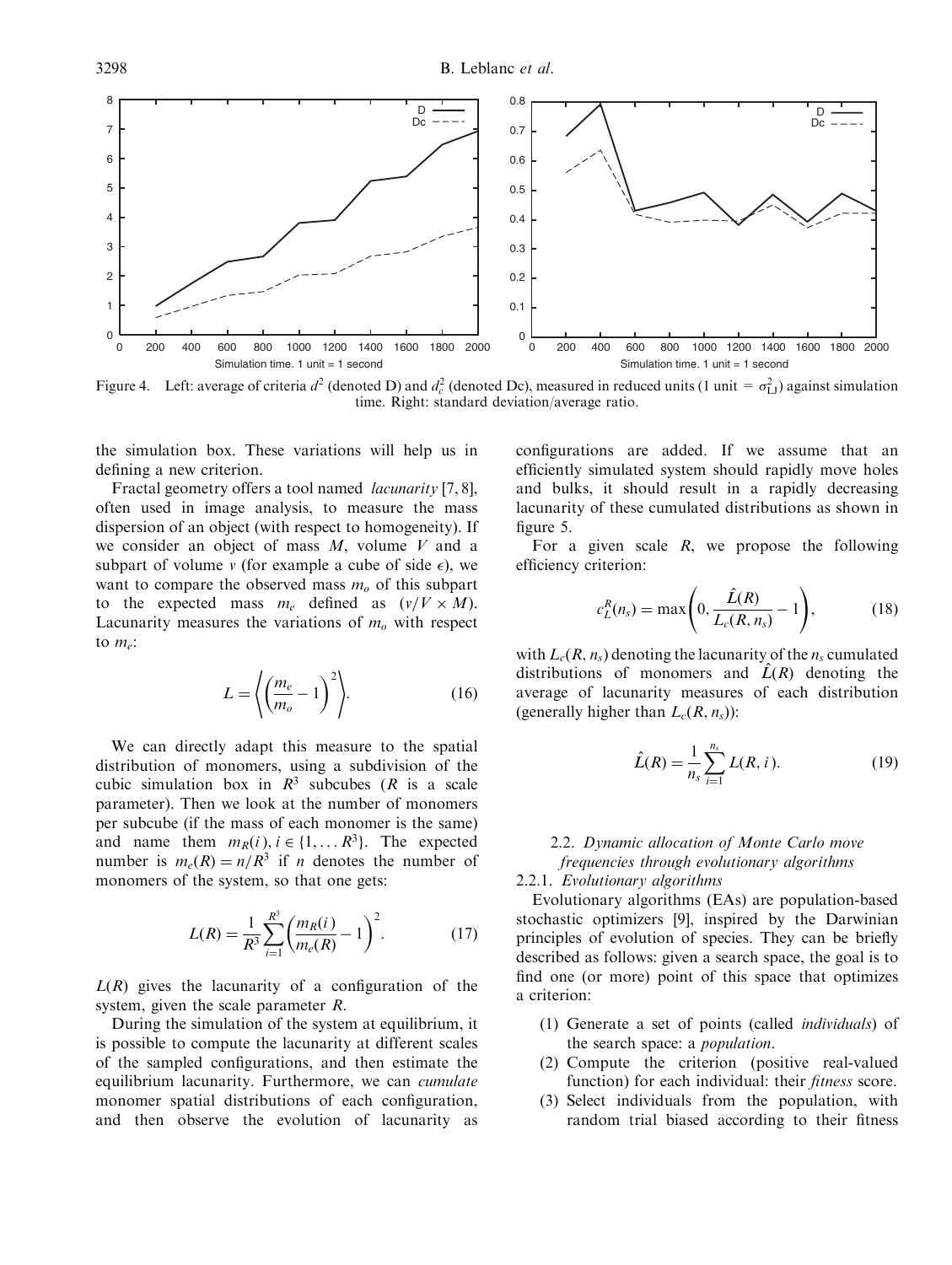

Figure 5. Five sampled configurations of 640 monomers each are added, and cast in the X–Y plane. Configurations come from the same simulation, but with a longer sampling step on the right. The result is that configurations are more correlated on the left, as it can be visually checked: lacunarity is higher on the left.

score: best individuals are more likely to be selected.

- (4) Selected individuals (called parents) are allowed to reproduce, i.e. genetic operators are applied:
	- with a probability  $p_c$  each pair of parents is crossed (else duplicated)
	- with a probability  $p_m$  resulting *offspring* undergo mutation (generally a small random perturbation of the individual).

These genetic operators are specific to the type of search space.

(5) Offspring are used to build a new generation and the algorithm loops to step 2 until an end criterion is reached (limited number of evaluations for example).

The artificial evolution encompasses, among others, the fields of genetic algorithms [10, 11], evolution strategies [12] and genetic programming [13]. The main differences come from different encoding schemes (binary strings, real vectors, logical trees, etc.) and reproduction strategies, but owing to wide use in various fields of application, these techniques have more or less merged in the EAs acronym. One quality of EAs is the fact that only the value of the fitness function at the points represented by the individuals is required. There is no need for derivatives or continuity, and EAs may also be applied in the presence of noise. For these reasons, EAs are good candidates for irregular, complex problems such as the present one.

# 2.2.2. Dynamic evolutionary optimization of parallel molecular simulations

In  $\S 2.1.3$  we proposed possible criteria that could be used in order to turn the sampling efficiency problem into a maximization problem. In order to apply an EA to our problem, it remains to identify parameters of the molecular simulation algorithm that could be tuned in order to optimize one of the criteria.

For that purpose we propose an algorithm based on parallel simulations of the same system. In traditional Monte Carlo approaches, practitioners empirically adjust the parameters of a simulation, for example in the case of several allowed Monte Carlo movements, the relative frequencies of those movements along the simulation. These frequencies have no consequence on the limit distribution of valid configurations, since they only impact the way the search space is sampled during the simulation. However, choosing good sets of such frequencies for a specific problem can significantly improve performances. More formally stated, our problem is the following.

In the case of a Monte Carlo molecular simulation, given a molecular model, specific physico-chemical conditions and a set of adequate MC moves  $(M_1, \ldots, M_m)$ , find a frequency distribution  $(\mu_1, \ldots, \mu_m)$ for those moves that maximize an adequate efficiency criterion.

In terms of optimization the search space is the space of possible frequency distributions  $S_{\mu}$ :

$$
S_{\mu} = \left\{ \mu \in \prod_{i=1}^{m} ]0, 1[; \sum_{i=1}^{m} \mu_{i} = 1 \right\}.
$$
 (20)

We also define a reference algorithm (RA) that is used for comparison: it consists of  $n_{ps}$  simulations of polymer systems with different initial states in the same physicochemical conditions (i.e. different points from the same phase space), each simulation using an equiprobable distribution of allowed movements.

We can describe the algorithm as follows:

•  $n_{ns}$  systems are simulated with identical physicochemical parameters;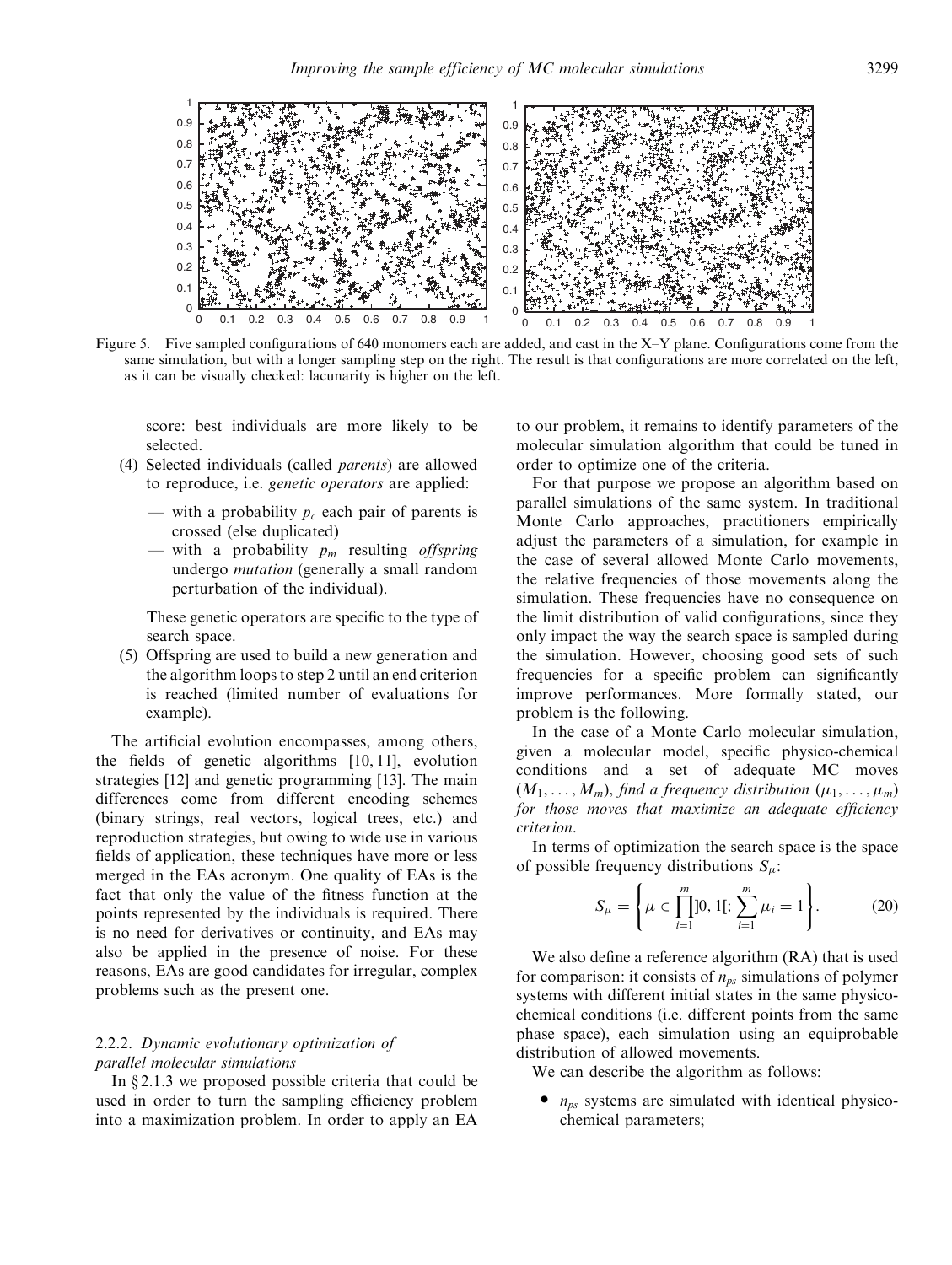- an individual (representing a specific frequency set) is assigned to each system; the initial population is randomly generated;
- the simulation time of one system is divided into  $n_c$  cycles;
- the  $n_c$  cycles are further divided in  $n_g$  generations (see figure 6) during which individuals of the population are evaluated, along with one of the fitness criteria presented in  $\S 2.1.3$ .

A cycle consists of several elementary MC moves (trials to generate new conformations), totalling a pre-defined CPU time. This way, fitness scores represent the true efficiency of a frequency set over a specified period of simulation time. This makes our algorithm dependent on the hardware, operating system and software used, but supportive of cheap and efficiently mixing moves.

It appears first that the volume fluctuation move is needed but it is very heavy in terms of computation time. Furthermore it has no direct effect on the system mixing. For these reasons we will set once the frequency of this move, and optimize the relative frequencies of



**Generations**

Figure 6. Schematic representation of our EA-based parallel MC simulation: the shaded bars stand for simulated systems. Each system is given MC move frequencies corresponding to an individual of the population, performance is measured on  $n_c/n_g$  MC cycles and returned as the fitness score. At each new generation, new individuals are created and each simulation continues with corresponding (hopefully better) frequencies. In comparison, for the reference algorithm (RA), a unique set of frequencies is used for all the systems during all the simulation time.

Table 1. Set of effective frequencies chosen for the reference algorithm (RA).

| N  | Translation Rotation Reptation |          |          | Flip     | Volume<br>fluctuation |
|----|--------------------------------|----------|----------|----------|-----------------------|
| 20 | 20/1941                        | 640/1941 | 640/1941 | 640/1941 | 1/1941                |
| 10 | 10/1931                        | 640/1931 | 640/1931 | 640/1931 | 1/1931                |

the four other moves. In addition, as translation also has a high degree, instead of considering the effective frequencies (EF, probability that a move is chosen at each simulation step), an individual will encode what we call Equal Charge Frequencies (ECFs), that will be defined for a move  $M$  such that:

$$
EF(M) = \frac{ECF(M)}{deg(M)}.\t(21)
$$

ECF is more representative of the share of the total computation load spent in the computation of a trial move. Therefore the search space  $S_u$  will be the space of ECF instead of EF.

For the present case, in the reference algorithm (RA) all MC moves are given an equal ECF of  $(1/5)$ . This implies that the volume fluctuation will always have an ECF of 20% in the case of the evolutionary runs. The corresponding EFs are given in table 1.

# 2.2.3. A new evolutionary algorithm involving immortal individuals

Some specific characteristics of our algorithm concerning the evolutionary part will now be outlined. It appears first that the evaluation of an individual is the result of a long simulation time (compared to a simple optimization problem). Furthermore, for the same frequency set applied for the same system in the same conditions for the same duration, two independent simulations will lead to different performances, due to the stochastic nature of the Monte Carlo algorithm. For this reason we need to consider that the fitness function is subject to noise. In order to face these two aspects, that is a costly fitness function (in terms of evaluation time) subject to noise, we have proposed in [14] a new EA, called an immortal evolutionary algorithm (IEA). It has been tested on reference fitness functions, and has shown good performance in rapidly finding good individuals despite the presence of noise: in order to reduce the effect of noise, similarities between individuals have been used (many instances of a single individual frequently coexist inside a population). Going further in that direction, the whole information produced along the evolution may also be considered: it often happens that an individual is a copy — or a slightly modified copy — of a 'dead' ancestor. In our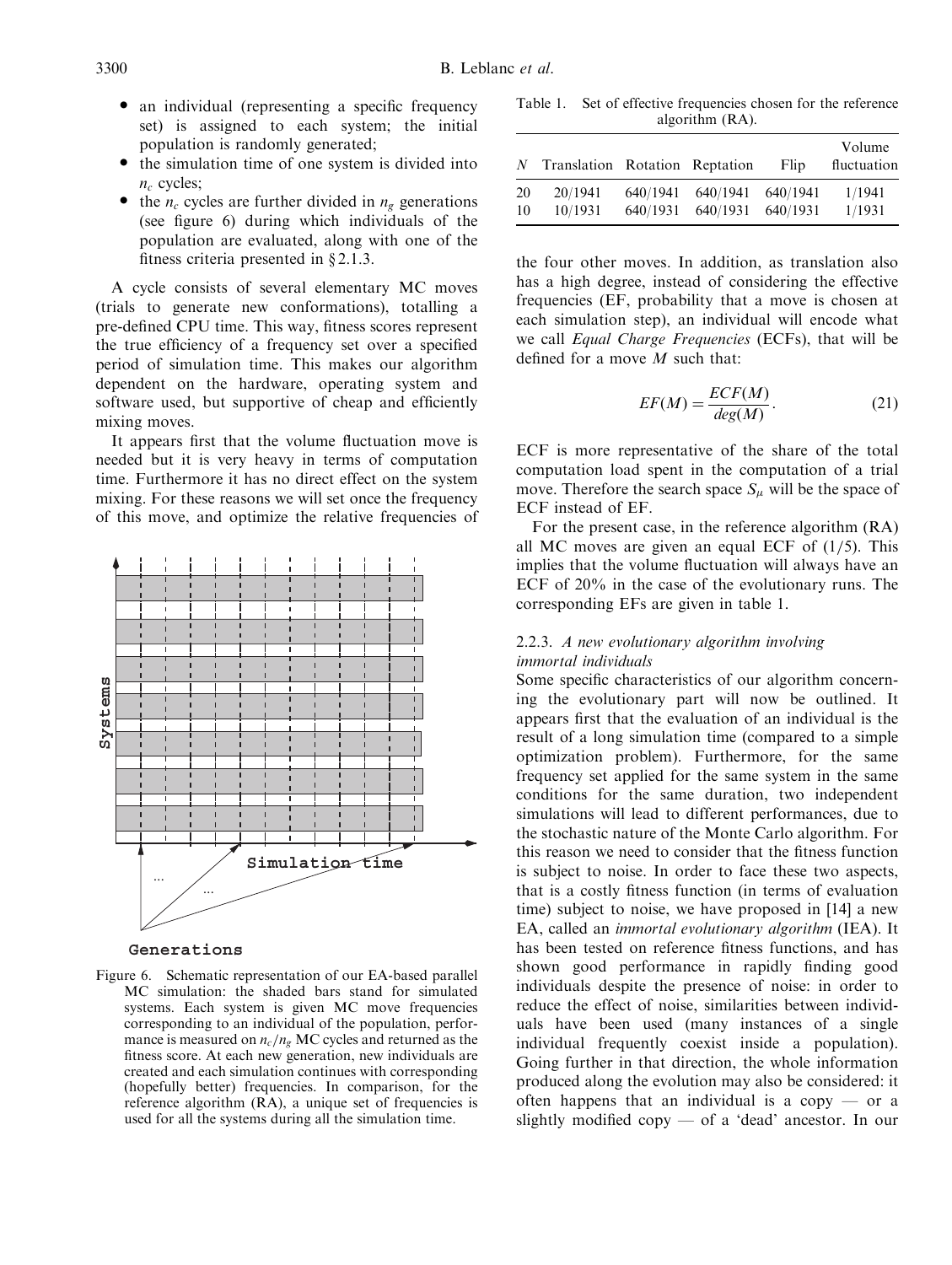problem, if two frequency sets are very similar, we can reasonably assume that performances will be similar on average. As we will see below, keeping track of all evaluations performed along the evolution provides another way to reduce the noise of the fitness function. For this purpose we define an  $H$  (history of evaluations) set in the following way:

• Keep information of all evaluated individuals, the  $H$  set:

$$
H = \Big\{ \Big( v_i, n_{v_i}, \tilde{f}(v_i) \Big), i \in \{1, \ldots, n_H\} \Big\},\
$$

with  $v_i$  being an individual,  $n_{v_i}$  its number of evaluations and  $\tilde{f}(v_i)$  the average of these evaluations.

• Consider the max distance on  $S_{\mu}$ :

$$
d_{\infty}(\mu, \nu) = \max_{i \in \{1, ..., m\}} |\mu_i - \nu_i|.
$$

• Consider the *euclidian* distance on  $S_u$ :

$$
d_2(\mu, \nu) = \left(\sum_{i=1}^m (\mu_i - \nu_i)^2\right)^{1/2}
$$

Consider neighbourhoods based on max distance:

:

:

$$
\forall \mu \in S_{\mu}, \sigma_{\infty} \in \mathbb{R}_{+}^{*}, B_{\sigma_{\infty}}(\mu)
$$
  
=  $\{ \nu \in S_{\mu}; d_{\infty}(\mu, \nu) \leq \sigma_{\infty} \}.$ 

 $\bullet$  Define the following *similarity measure* on  $H$ :

$$
w(\mu, \nu) = \bigg(1 - \frac{d_2(\mu, \nu)}{m^{1/2} \sigma_{\infty}}\bigg).
$$

• For each point of  $H$ , assign the following weighted fitness score:

$$
f_H(\mu) = \frac{\sum_{v \in H \cap B_{\sigma_{\infty}}(\mu)} \left( w(\mu, v) n_v \tilde{f}(v) \right)}{\sum_{v \in H \cap B_{\sigma_{\infty}}(\mu)} \left( w(\mu, v) n_v \right)}
$$

Actually the fitness score of an individual (considered for the selection) is a weighted average of the scores of all similar individuals.

2.2.3.1. Immortal Individuals. The H set can now be used in the following way: each time an individual  $x$  has been evaluated, its 'raw' (not yet weighted) fitness score is used to update  $H$ . The weighted fitness score can be returned with the computation of  $f_H(x)$ . Moreover this H set may be used to modify the classical birth and death cycle of a classical EA. More precisely the individuals to be reproduced can be directly selected in this genetic database. This can be seen as a growing population of immortal individuals.

Any individual of  $H$  may thus have offspring at any time. Thereby the information of the whole evolution is not only used to produce more accurate fitness evaluations but it offers a simple way to maintain diversity. We should also emphasize the asynchronous aspect of this algorithm, that is we do not have to wait for an arbitrary sized population to be fully evaluated in order to perform selection, but at any time we are able to choose from all already evaluated individuals. It is adapted to distributed implementations, for example with a client– server model: a genetic server feeds clients that perform the fitness evaluations. The server can manage the database with the following principles (see also figure 7):

- A pool of random offspring is initially created.
- For any client request, the server supplies an offspring from its pool until this pool is empty.
- As soon as a client has finished the evaluation of its current individual, it is returned to the server that adds the information to H.
- When the offspring pool is empty the server creates new individuals to fill it again. This creation is made by selecting parents from H and applying genetic operators.
- In order to have a minimum initial diversity, we impose that when the server creates new individuals a minimum number of individuals has to be present in H before selection can be applied. If this condition is not fulfilled, offspring are generated randomly until  $H$  is sufficiently large.

2.2.3.2. Selection and genetic operators. There are many different kinds of selection schemes and genetic operators, applicable to different encoding schemes. We are not going to discuss all of them here, but we will simply specify a combination that appeared to be effective in the test runs presented in [14], and that we decided to use for our present problem.

We proposed to use a specific selection method for the IEA, called threshold selection:

 A fitness threshold is computed from the best fitness value of H,  $(f_H^{\text{max}}) = \max_{x \in H} \{f_H(x)\}\)$ . This threshold is simply the product of  $f_H^{\text{max}}$  by a threshold coefficient  $c_s$  ( $c_s \in [0, 1]$ ):

$$
f_H^s = f_H^{\max} c_s. \tag{22}
$$

- Individuals are randomly drawn (without any bias) from  $H$ , until an individual  $y$  comes out such that  $f_H(y) > f_H^s$ , which becomes the 'selected individual', allowed to reproduce.
- If no individual satisfies this condition after  $n_t$ trials, the best of them is selected.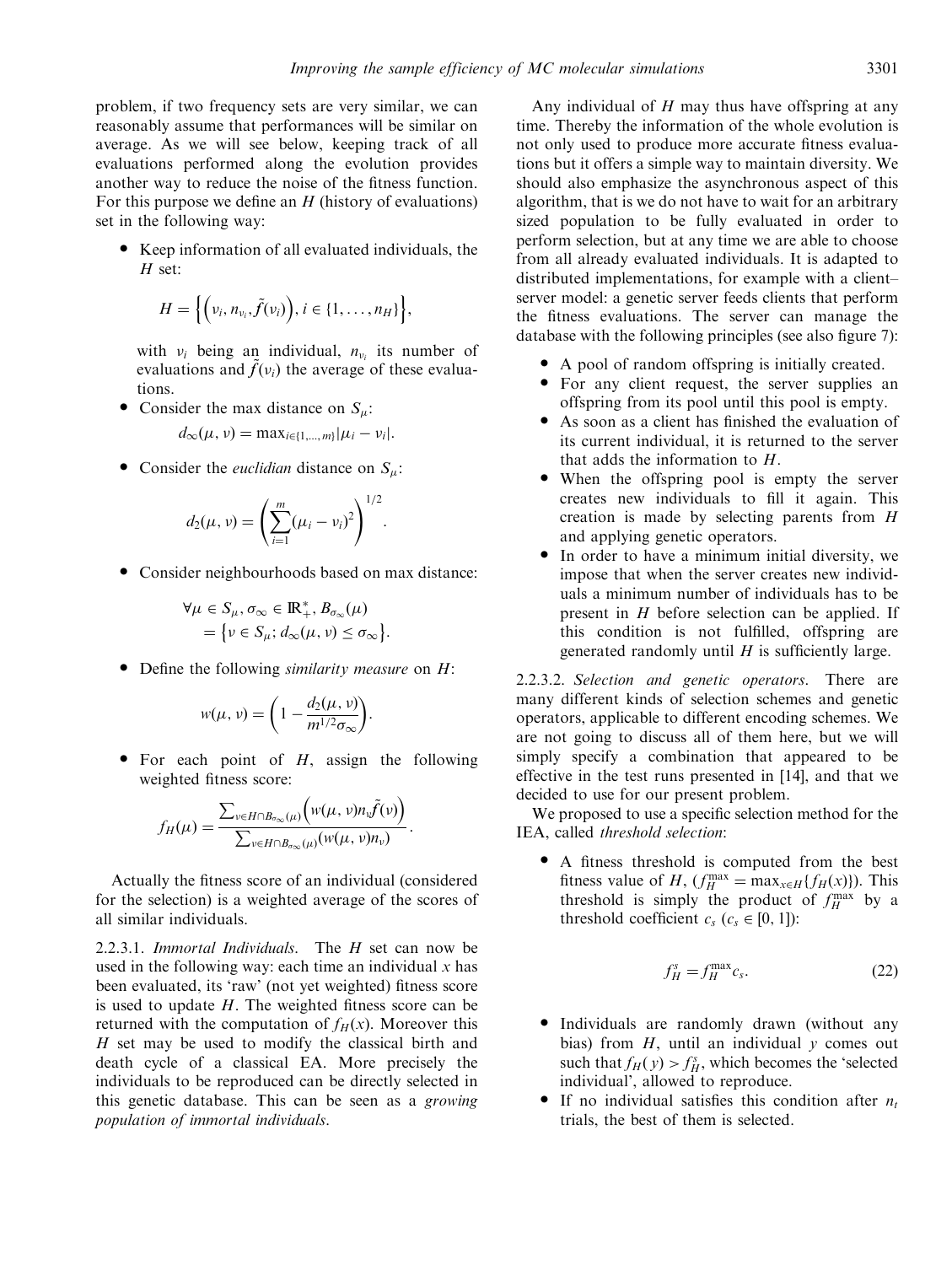

Figure 7. Schematic representation of the IEA algorithm.

As individuals have a vector of real numbers for chromosomes, we applied classical genetic operators for this encoding. After the selection phase, parent individuals are grouped by pairs and crossover is applied with a probability  $p_c$  (if crossover is not applied, the offspring are simply copies of their parents) and mutation with a probability  $p_m$  (the test is done for each offspring separately):

 Arithmetic crossover, which produces two offspring  $(x', y')$  from two parents  $(x, y)$ :

$$
\begin{cases}\nx' = \gamma x + (1 - \gamma)y, \\
y' = (1 - \gamma)x + \gamma y.\n\end{cases}
$$
\n(23)

Where  $\gamma$  is a scalar randomly drawn in the [0, 1] interval. This rule can be applied component by component with an independent  $\gamma$  trial each time.

Gaussian mutation:

$$
x' = x + N(0, \sigma_{\text{mut}}) \tag{24}
$$

where the  $\sigma_{\text{mut}}$  variance parameter depends on the feasible region of the search space.

yhttp://www-id.imag.fr/Grappes/

In our case, applying the genetic operators will not result in two normalized offspring vectors. The normalization is performed afterwards in order to always get valid frequency vectors.

# 3. Numerical experiments: comparison of simulation efficiencies for dynamically optimized versus a priori set move frequencies and influence of the sampling criterion

Having discussed possible criteria for the sampling efficiency and designed a specific EA for our problem, we now present numerical experiments in the  $nNPT$ ensemble.

## 3.1. Common simulation parameters

The simulations presented here have been performed with our own software written in C language. It has been designed with a client-server architecture: the server handles all the IEA routines and gathers all information about the system. Clients connect to the server (TCP/IP 'sockets' are directly used) in order to get an instance (a given configuration) along with a frequency set. The simulations have been performed on a PC cluster of the ID-IMAG laboratory† (Grenoble, France), where each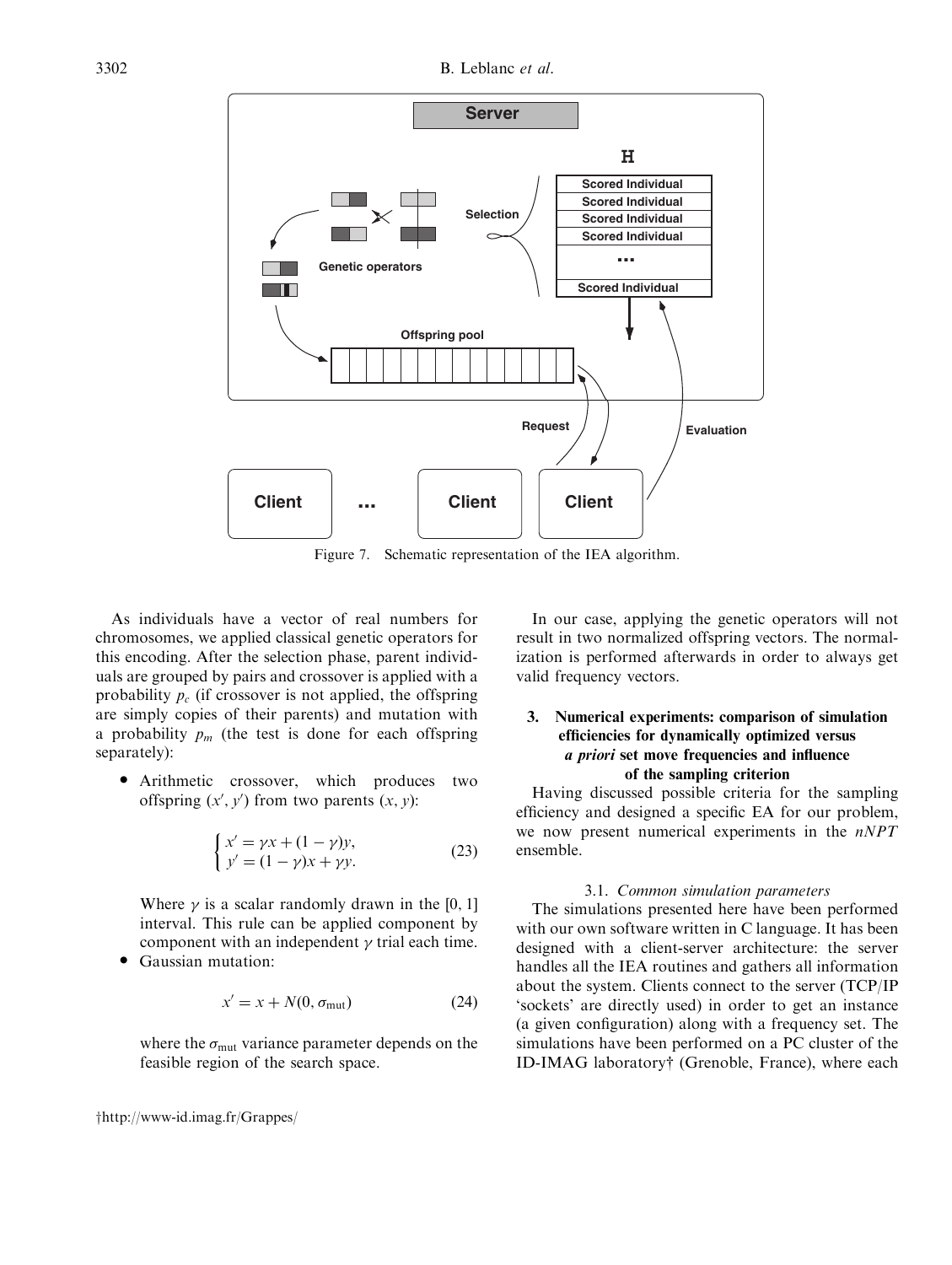Table 2. Fitness functions.

| Criterion                                                                           | Nature                                                  |  |  |
|-------------------------------------------------------------------------------------|---------------------------------------------------------|--|--|
| $c_1(\mu, \omega) = (1 - C_v^n(\mu, \omega))$                                       | Cumulated end-to-end chain vector autocorrelation       |  |  |
| $c_2(\mu, \omega) = d_c^2(\mu, \omega)$                                             | Cumulated chain centre of mass mean square displacement |  |  |
| $c_3(\mu, \omega) = (c_L^3(\mu, \omega) + c_L^4(\mu, \omega))$                      | Sum of lacunarity criteria for scales $R = 3, 4$        |  |  |
| $c_4(\mu, \omega) = (c_L^6(\mu, \omega) + c_L^7(\mu, \omega) + c_L^8(\mu, \omega))$ | Sum of lacunarity criteria for scales $R = 6, 7, 8$     |  |  |

node is a Pentium III 733 MHz running under the LINUX/Mandrake system. Each client was allocated a node, and the simulation time was directly measured with the client process time.

In the following sections we present a set of simulations performed under the same conditions, except that each one uses a different fitness function; see table 2.

The  $\omega$  is added as a reminder that the fitness function may be considered to be a random variable, depending on  $\mu$ .

The remaining parameters are:

- 32 systems are simulated in parallel.
- The simulation time for one system is 80000 seconds (client process execution time).
- The simulation time is divided into 80 evaluation periods or generations, totalling 2560 evaluations.
- Threshold selection is applied with  $c_s = 0.8$ ,  $n_t = 10$ .
- Genetic operator probabilities are  $p_c = 0.8$ ,  $p_m = 0.05$ .
- The neighbourhood radius is  $\sigma_{\infty} = 0.05$ .
- The simulation time is divided into two phases. The first 1280 evaluation periods are dedicated to exploration: the ECFs are generated by the IEA algorithm exactly as described previously. The 1280 remaining periods are dedicated to exploitation: the individual of H having the best  $f_H$  score is used, but as the criterion is still being evaluated, this 'best individual' may change. For example, if an individual has been declared the best according to a few lucky evaluations, further evaluations will lower its  $f_H$  score, and let another one appear as the best.

Simulations will be presented in four sections (one per criterion), and as there are two chain lengths (32 and 64 corresponding to  $N = 20$  and  $N = 10$ , runs will be named A32, A64, ..., D32, D64. The following list sums up the characteristics; throughout all these sections the following results will be inspected:

 Average fitness curves: as there are 32 systems running for 80 evaluation periods, we will display

|                 | Table 3.       | Runs lookup table. |         |
|-----------------|----------------|--------------------|---------|
| Runs            | Criterion      | Chain length       | Section |
| A32             | c <sub>1</sub> | 32                 | 3.2     |
| A64             | c <sub>1</sub> | 64                 | 3.2     |
| <b>B32</b>      | c <sub>2</sub> | 32                 | 3.3     |
| <b>B64</b>      | c <sub>2</sub> | 64                 | 3.3     |
| C32             | $c_3$          | 32                 | 3.4     |
| C64             | $c_3$          | 64                 | 3.4     |
| D32             | c <sub>4</sub> | 32                 | 3.4     |
| D <sub>64</sub> | c <sub>4</sub> | 64                 | 3.4     |

the average fitness average of every period. Both unweighted and weighted scores will be displayed.

- ECF histograms: at the end of the simulations, each individual of  $H$  represents an ECF set. For each MC move we look at the histogram of these values.
- The curves of the average (over the 32 systems) of the cumulated end-to-end vector autocorrelations measured over all the simulation time. This global performance measure will be further called CVA.
- The curves of the average (over the 32 systems) of the chain centre of mass mean square displacements measured over all the simulation time. This global performance measure will be further called CMD.
- The curves of the average (over the 32 systems) of the cumulated configuration lacunarities measured over all the simulation time, at scale  $R = 3$  and  $R = 7$ . These global performance measures will be further called CCL.

Each time performance will be compared to RA runs RA32 and RA64 (see table 3), depending on chain lengths.

## 3.2. Chain end-to-end vector autocorrelation criterion

$$
f(\mu, \omega) = c_1(\mu, \omega) = (1 - C_v^c(\mu, \omega)).
$$

Fitness curves are displayed in figure 8, and as expected performances are better for the short chains.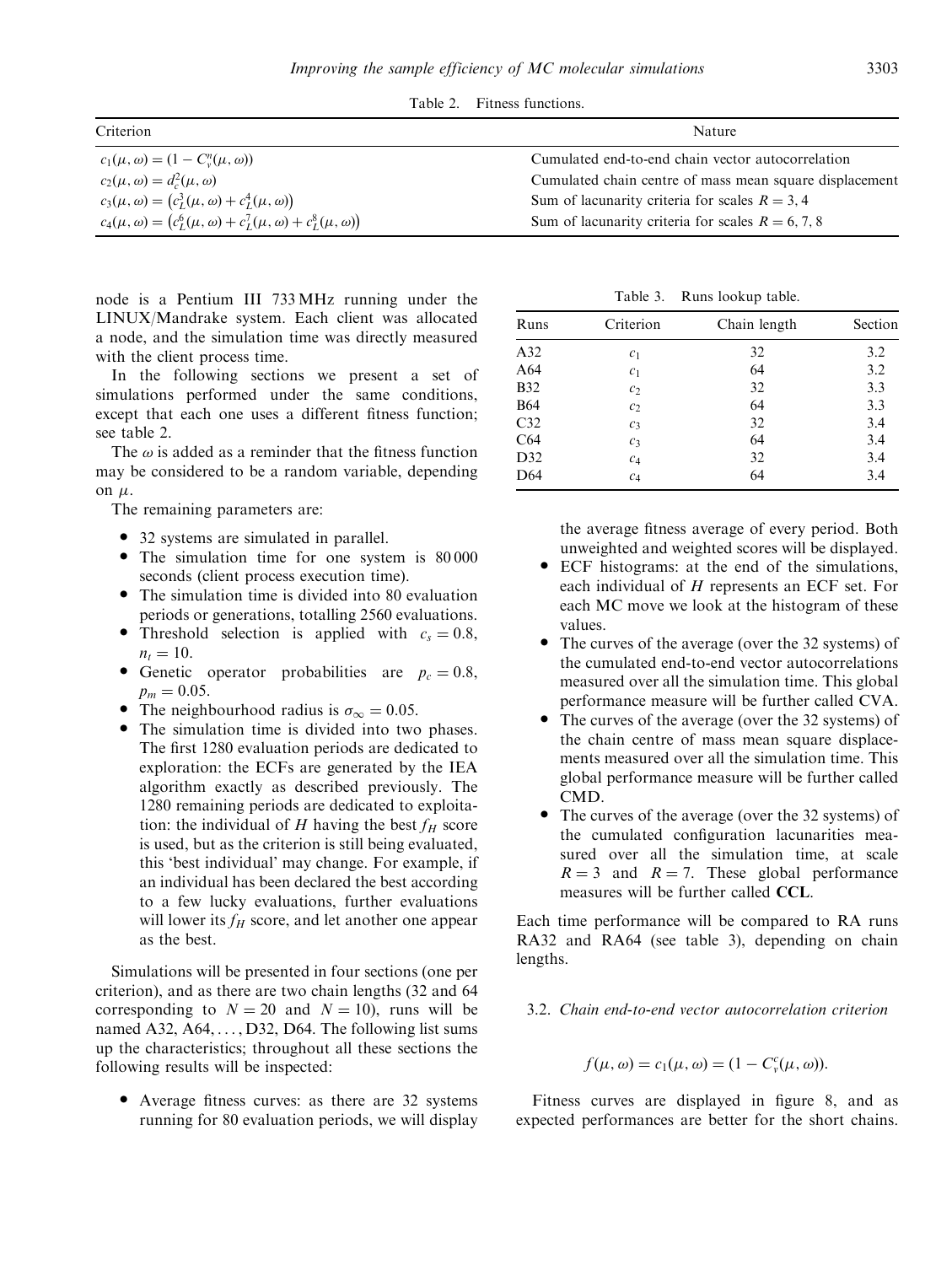In both cases the IEA brings an improvement even if in the case of the long chains (A64) the curves are more oscillating, even when considering the weighted fitness scores. We clearly notice on the A32 fitness curves, the exploration/exploitation transition at generation 40, where the fitness jumps because only the best individual is used. The fitness decreases a little afterwards due to the 'correction' of the fitness score of the best individual. Regarding the CVA (figure 9) for the A64 run, the improvement of the criterion  $c_1$  (measured on a short period) induces an improvement on the whole simulation. However, the decorrelation speed in the A32 run prevents making a clear comparison on the criterion, because the instant autocorrelation  $C_v^i$  rapidly oscillates around 0 in both cases, so we will now ignore this criterion for short chains. Now if we look at the CMD performances (figure 11), the global performance is in favour of the IEA runs in both cases. It is important to note here that when optimizing the CVA  $(c_1$  criterion), both CVA and CMD are improved. This gives an experimental confirmation of the intuitive idea that these two criteria are correlated.

Looking at the ECF of moves (figure 10), we see that the reptation move is preferred in both cases. In addition, we can check that for each move a broad band of ECF values has been explored. The effect of the exploitation phase is an improved emergence of the histograms peaks. It is interesting to note on the A64 histograms, that a plurality of peaks reveals that the 'best individual' title changed during the exploitation phase. This behaviour can be explained by a greater variance of the A64 fitness scores.

For information we provide in table 4 the best individual of both runs. We declare the 'best individual' of a run as the one having the best  $f_H$  score at the end of the run, but with a sufficiently important weight  $w$  (see § 2.2.3). For the A32 run, we have  $w = 1229$ ,  $f_H = 0.26$ and for A64  $w = 478$ ,  $f_H = 0.052$  (because an IEA run in these cases contains exactly 3200 evaluations, w is bounded in the [0; 3200] interval).

Finally, we notice that an improvement in terms of CVA and CMD is not necessarily linked to an improvement in CCL. Final values of these performance criteria are grouped in table 5.



Figure 8. Runs A32 (left) and A64 (right): average weighted and unweighted fitness scores versus generations.



Figure 9. Runs A32 (left) and A64 (right): average (over the 32 systems) of the cumulated end-to-end vector autocorrelation measured over all the simulation time.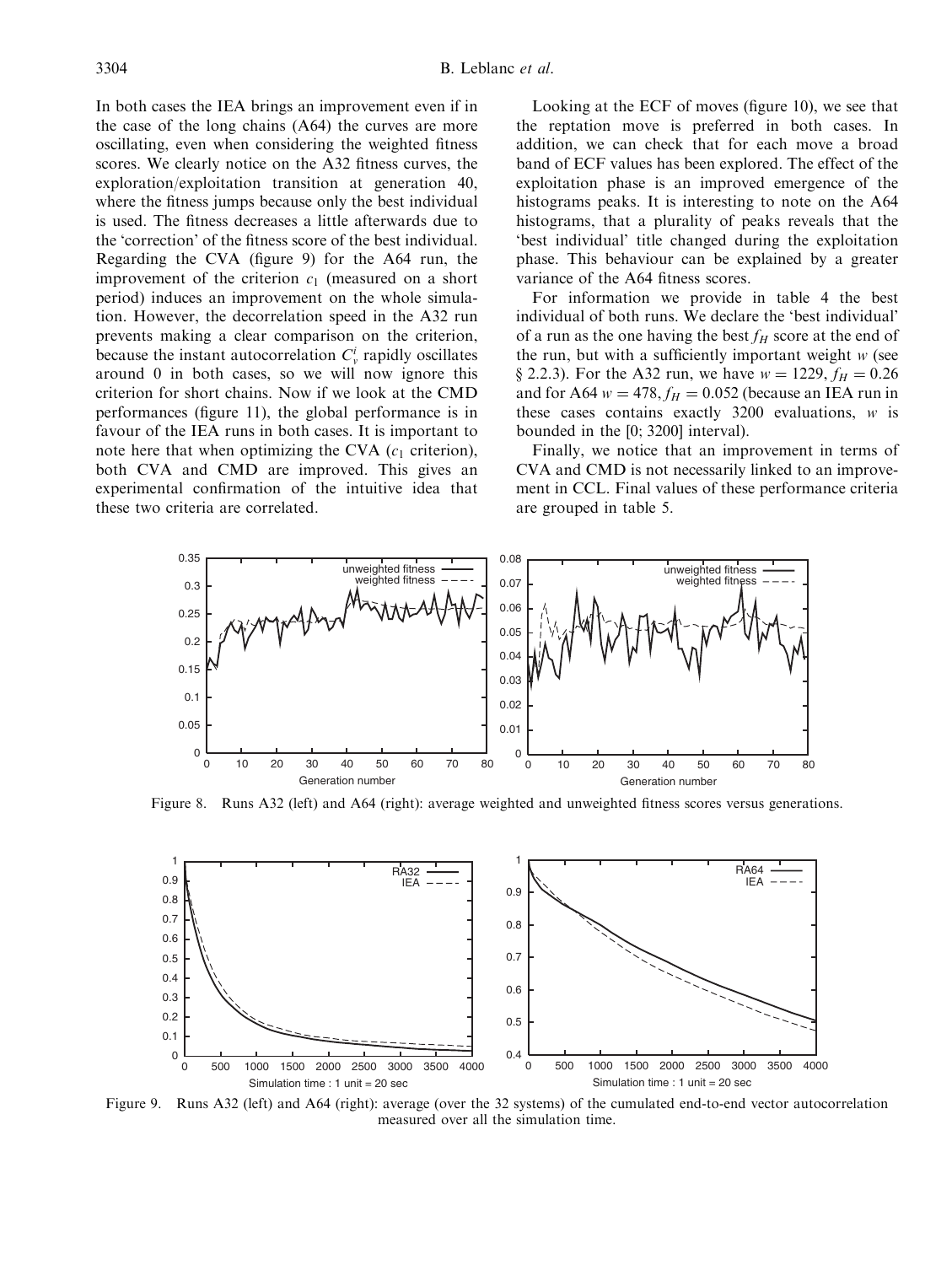

Figure 10. Runs A32 (left) and A64 (right): MC move ECF histograms.



Figure 11. Runs A32 (left) and A64 (right): average (over the 32 systems) of the chain centre of mass mean square displacement measured over all the simulation time. Ordinates are in reduced units (1 unit =  $\sigma_{\text{LJ}}^2$ ).

Table 4. Best frequencies obtained for the chain end-to-end vector autocorrelation criterion. Uniform ECF for RA (20% for each move).

|                   | Run             | Translation | Rotation | Reptation | Flip     | VF         |
|-------------------|-----------------|-------------|----------|-----------|----------|------------|
| ECF (VF excluded) | A <sub>32</sub> | $14.9\%$    | $14.3\%$ | 65.9%     | $4.9\%$  |            |
| ECF               | A32             | $11.9\%$    | $11.5\%$ | 52.7%     | $3.9\%$  | 20%        |
| EF                | A <sub>32</sub> | $0.54\%$    | $16.8\%$ | 76.9%     | $5.7\%$  | $0.0456\%$ |
| ECF (VF excluded) | A64             | $22.2\%$    | 24.8%    | $33.3\%$  | $19.7\%$ |            |
| ECF               | A64             | $17.8\%$    | $19.8\%$ | $26.6\%$  | 15.8%    | 20%        |
| EF                | A64             | $0.444\%$   | $31.7\%$ | $42.5\%$  | $25.3\%$ | $0.05\%$   |

## 3.3. Centre of mass rms displacement criterion

$$
f(\mu, \omega) = c_2(\mu, \omega) = d_c^2(\mu, \omega).
$$

Remark: In order to limit the number of figures, we will now provide the table of criteria final values.

We see in table 6 that CVA and CMD performances are simultaneously improved here too, with an advantage for B64 compared to A64. The ECFs show that the reptation is still favoured with regard to this criterion,

but still with a non-negligible contribution of other MC moves and in the case of B64 there are 'hesitations' between rotation and reptation. It reveals a fact outlined in [4]: if we want the reptation to have a significant effect, it is necessary to include MC moves that change end monomer environments. Once a reptation succeeds, it leaves a hole at the former position of the displaced monomer. If no other move is used in conjunction, it is highly probable that a 'reverse' reptation will succeed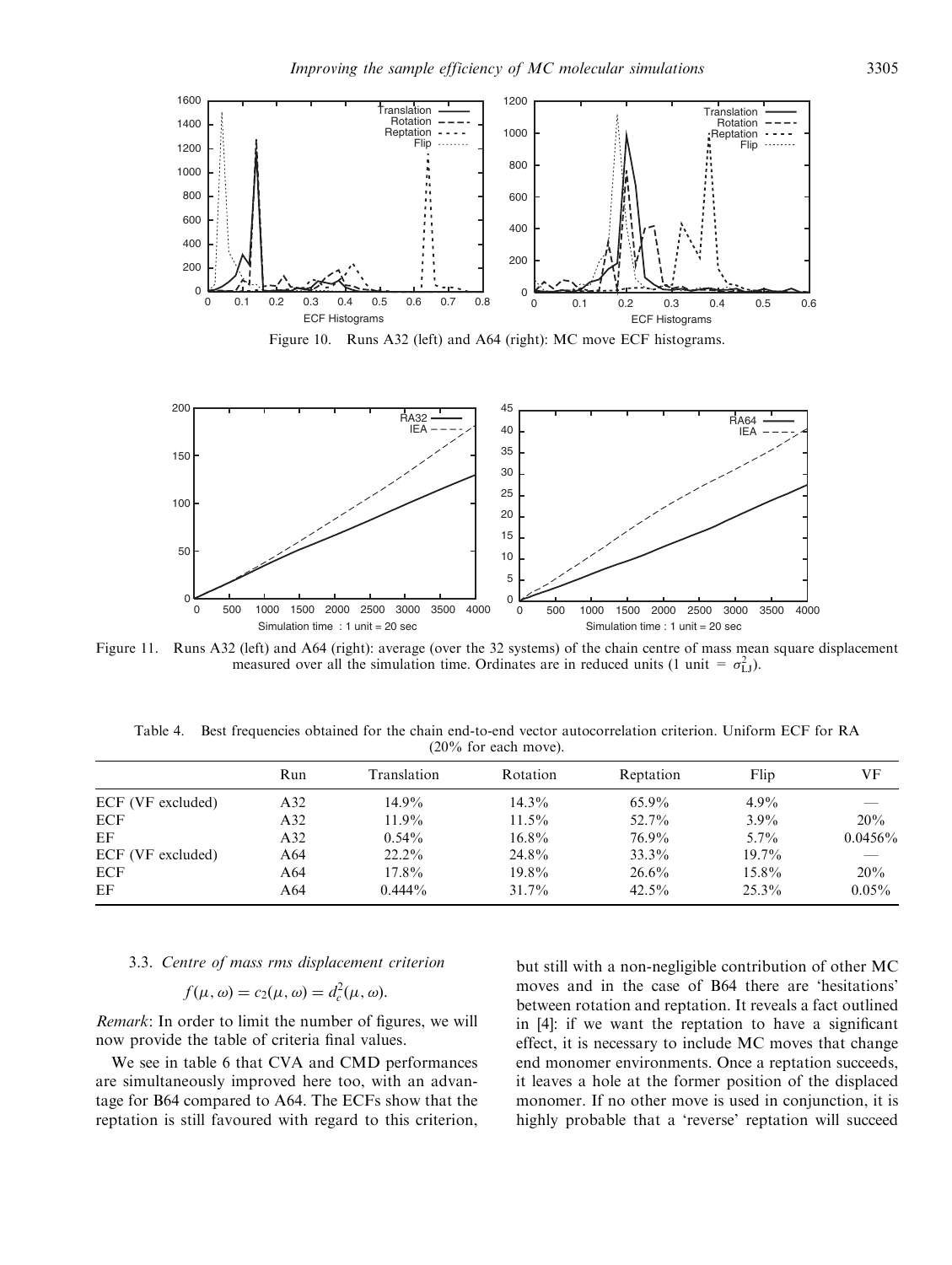| Run                         | CVA                   | CMD (in $\sigma_{\text{L}}^2$ ) | CCL $(R = 3)$                                   | CCL $(R = 7)$                                            |
|-----------------------------|-----------------------|---------------------------------|-------------------------------------------------|----------------------------------------------------------|
| <b>RA 32</b>                | not relevant          | 129.8                           | $3.515 \times 10^{-4}$<br>$2.79 \times 10^{-4}$ | $9.177 \times 10^{-3}$<br>8.49 $\times$ 10 <sup>-3</sup> |
| $A32$ (IEA)<br><b>RA 64</b> | not relevant<br>0.506 | 181.8<br>27.51                  | $1.737 \times 10^{-3}$                          | 4.115 $\times$ 10 <sup>-2</sup>                          |
| $A64$ (IEA)                 | 0.474                 | 40.8                            | $1.973 \times 10^{-3}$                          | $4.313 \times 10^{-2}$                                   |

Table 5. Criteria comparison table for runs A32 and A64. Bold values denote the best between RA and IEA.

Table 6. Criteria comparison table for runs B32 and B64. Bold values denote the best between RA and IEA.

| Run              | <b>CVA</b>   | CMD (in $\sigma_{\text{II}}^2$ ) | CCL $(R = 3)$          | CCL $(R = 7)$          |
|------------------|--------------|----------------------------------|------------------------|------------------------|
| <b>RA</b> 32     | not relevant | 129.8                            | $3.515 \times 10^{-4}$ | $9.177 \times 10^{-3}$ |
| $B32$ (IEA)      | not relevant | 180.8                            | $3.476 \times 10^{-4}$ | $9.482 \times 10^{-3}$ |
| <b>RA 64</b>     | 0.506        | 27.51                            | $1.737 \times 10^{-3}$ | $4.115 \times 10^{-2}$ |
| <b>B64 (IEA)</b> | 0.428        | 48.68                            | $2.441 \times 10^{-3}$ | $5.811 \times 10^{-2}$ |

Table 7. Criteria comparison table for runs C32 and C64. Bold values denote the best between RA and IEA.

| Run              | <b>CVA</b>   | CMD (in $\sigma_{LI}^2$ ) | CCL $(R = 3)$          | CCL $(R = 4)$                   |
|------------------|--------------|---------------------------|------------------------|---------------------------------|
| <b>RA</b> 32     | not relevant | 129.8                     | $3.515 \times 10^{-4}$ | $1.02 \times 10^{-3}$           |
| $B32$ (IEA)      | not relevant | 162.8                     | $2.783 \times 10^{-4}$ | $8.84 \times 10^{-4}$           |
| <b>RA 64</b>     | 0.506        | 27.51                     | $1.737 \times 10^{-3}$ | $5.174 \times 10^{-3}$          |
| <b>B64 (IEA)</b> | 0.543        | 31.06                     | $1.755 \times 10^{-3}$ | 4.222 $\times$ 10 <sup>-3</sup> |

Table 8. Criteria comparison table for runs D32 and D64. Bold values enote the best between RA and IEA.

| Run              | CVA          | CMD (in $\sigma_{II}^2$ ) | CCL $(R = 6)$          | CCL $(R = 7)$          | CCL $(R = 8)$          |
|------------------|--------------|---------------------------|------------------------|------------------------|------------------------|
| <b>RA</b> 32     | not relevant | 129.8                     | $3.393 \times 10^{-3}$ | $9.177 \times 10^{-3}$ | $1.64 \times 10^{-2}$  |
| $B32$ (IEA)      | not relevant | 164.4                     | $3.356 \times 10^{-3}$ | $7.87 \times 10^{-3}$  | $1.46 \times 10^{-2}$  |
| RA 64            | 0.506        | 27.51                     | $2.044 \times 10^{-2}$ | $4.116 \times 10^{-2}$ | $7.186 \times 10^{-2}$ |
| <b>B64 (IEA)</b> | 0.551        | 25.2                      | $1.256 \times 10^{-2}$ | $2.45 \times 10^{-2}$  | $3.97 \times 10^{-2}$  |

with the help of this unchanged hole: the two successful reptations will have a negligible effect on the system mixing. Once again results show that the CCL criteria are not correlated to CVA and CMD.

## 3.4. Lacunarity criterion

$$
f(\mu, \omega) = c_3(\mu, \omega) = (c_L^3(\mu, \omega) + c_L^4(\mu, \omega)).
$$

The simulation box is divided into 16 or 27 cells, for which the  $c_3$  criterion will measure the decrease in density variance. Looking at table 7 we see that the global performance is improved regarding the CCL criteria in comparison to the RA. But the CVA and CMD are less improved than the previous runs, and furthermore the B64 is less efficient than the RA regarding the CVA, and that can be explained by the predominance given to the translation move, with an ECF varying roughly between 30% and 50%.

$$
f(\mu, \omega) = c_4(\mu, \omega) = (c_L^6(\mu, \omega) + c_L^7(\mu, \omega) + c_L^8(\mu, \omega)).
$$

At this scale the IEA seems to better improve the CCL criteria (see table 8). As for the previous run, and more clearly in this case, the translation is the most favoured, with the highest ECF (roughly ranging from 40% to 70%). But this time the CVA and CMD performances for the long chains are inverted. From the runs C and D, it appears that this move is efficient for small frequent displacements, but has a weak effect on the global conformation of long chains. Concerning short chains, it seems that the translation succeeds in still bringing some improvement concerning the CMD criterion.

## 3.5. Discussion of results

Comparing our different numerical simulations, we can now sum up and make several remarks. First of all,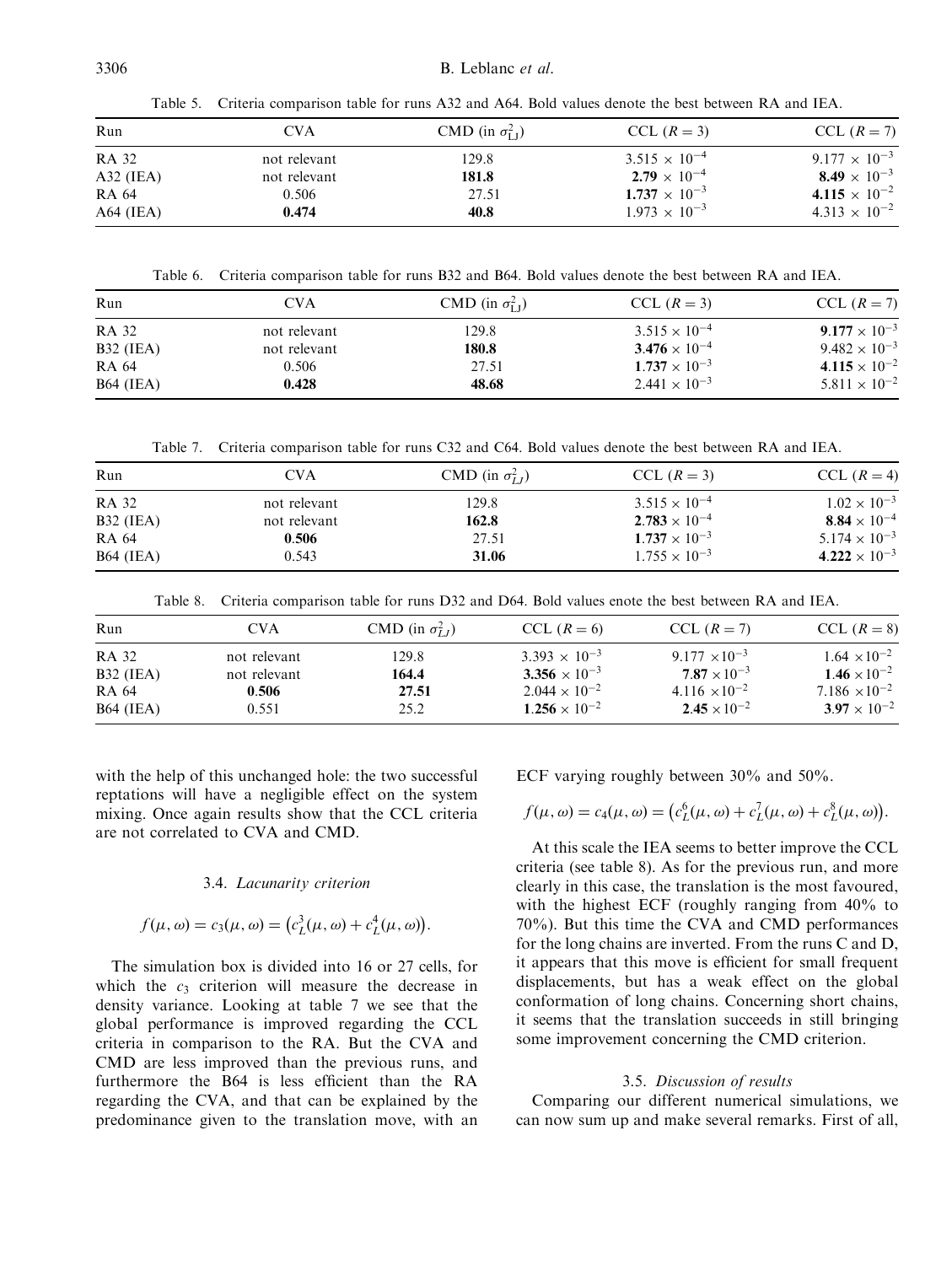it appears that chain end-to-end vector autocorrelation  $c_1$  and centre of mass displacement  $c_2$  criteria are closely linked (and this is not surprising): if one of them is improved the other is also improved. But when the simulations are optimized with the lacunarity criterion, the result is an improvement for this criterion but also a degradation of other criteria. Even if these results suggest a kind of opposition between these criteria, they do not provide a definitive answer. For example it would be worth developing a multi-objective optimization [15] scheme using both a 'chain criterion'  $(c_1$  or  $c_2$ ) and a lacunarity criterion.

Another interesting aspect is the difference in the most favoured MC moves depending on the criterion. Even if the reptation appears to be more favoured when a chain criterion is used, surprisingly the translation appears to be efficient for the lacunarity criterion (i.e. it produces faster local fluctuations of monomer positions). But perhaps the more interesting aspect is that, even if there are clearly preferred moves depending on the criterion, none of our candidate moves is discarded during the simulation. This fact outlines the importance of combining complementary moves even if some of them could be individually considered as less efficient.

Finally we also insist on the comparison of the systems with short (32 monomers) or long (64 monomers) chains. In each of our simulations a cell contains the same number of monomers, but the effect of the chain length is substantial. Of course a system with longer chain mixes slower, but our simulation showed that there is also a difference in the resulting best frequencies set given by the evolutionary algorithm. For example in the case of chain criteria, reptation is given more importance with shorter chain systems. This means that depending on the type of system and its physico-chemical conditions, good frequencies for MC moves may vary significantly. And this fact is also supportive of our method, because it lets the evolutionary algorithm automatically find an adapted combination of moves.

#### 4. Conclusions

In this article, we turned the problem of sampling efficiency of molecular simulation into an optimization problem. We started with the identification of numerical criteria and the available free parameters (the relative frequencies of MC moves). We designed a new evolutionary algorithm, well suited to solving this particular class of optimization problem. We verified the improvement of the efficiency of our polyethylene simulations brought about by this IEA algorithm. Furthermore, this improvement was tested with respect to different efficiency criteria.

Our numerical experiments, implying four simple moves (in addition to the volume fluctuation), have shown that this improvement does not rely only on a particular move, but also on a good combination of all available moves. In this case, it appears that reptation is the more efficient at moving and changing orientations of chains, and translation is the more efficient at producing rapid local density variations, corresponding to our lacunarity criterion.

Furthermore we observed that 'chains' criteria and the lacunarity criteria were not correlated, especially in the case of long chains. This suggests that these criteria carry different information about how the system is mixing, and it would be worth applying multi-objective techniques in order to improve simultaneously these complementary criteria.

Even if the numerical experiments presented here are limited to a specific molecular model in specific conditions, our algorithm can be easily extended. In fact, it could be used to test various MC moves in a common framework. In its generality it can be applied to any Monte Carlo scheme where a set of free parameters (having no consequences on the limit distribution) can be used to improve the efficiency, through the use of an appropriate numerical criterion. For that reason we will report in a forthcoming paper on the extension of our approach to parallel tempering.

#### References

- [1] SIEPMANN, J. J., and FRENKEL, D., 1992, Molec. Phys., 75, 59.
- [2] PANT, P. V. K., and THEODOROU, D. N., 1995, Macromolecules, 28, 7224.
- [3] CONSTA, S., VLUGT, T. J. H., Wichers HOETH, J., SMIT, B., and FRENKEL, D., 1999, Molec. Phys., 97, 1243.
- [4] MAVRANTZAS, V. G., BOONE, T. D., ZERVOPOULOU, E., and THEODOROU, D. N., 1999, Macromolecules, 32, 5072.
- [5] FRENKEL, D., and SMIT, B., 1996, Understanding Molecular Simulation: From Algorithms to Applications (London: Academic Press).
- [6] JERRUM, M., and SINCLAIR, A., 1996, The Markov Chain Monte Carlo method: an approach to approximate counting and integration, Approximation Algorithms for NP-hard Problems, edited by D. Hochbaum (Boston: PWS), pp. 482–520.
- [7] LEVY-VEHEL, J., 1990, About lacunarity, some links between fractal and integral geometry, and application to texture segmentation. Technical Report RR-1188, Institut National de Recherche en Informatique et Automatique.
- [8] MANDELBROT, B. B., 1982, The Fractal Geometry of Nature (San Francisco, CA: Freeman).
- [9] SCHOENAUER, M., and MICHALEWICZ, Z., 1997, Control Cybernetics, 26, 307.
- [10] HOLLAND, J., 1975, Adaptation in Natural and Artificial Systems (Ann Arbor: University of Michigan Press).